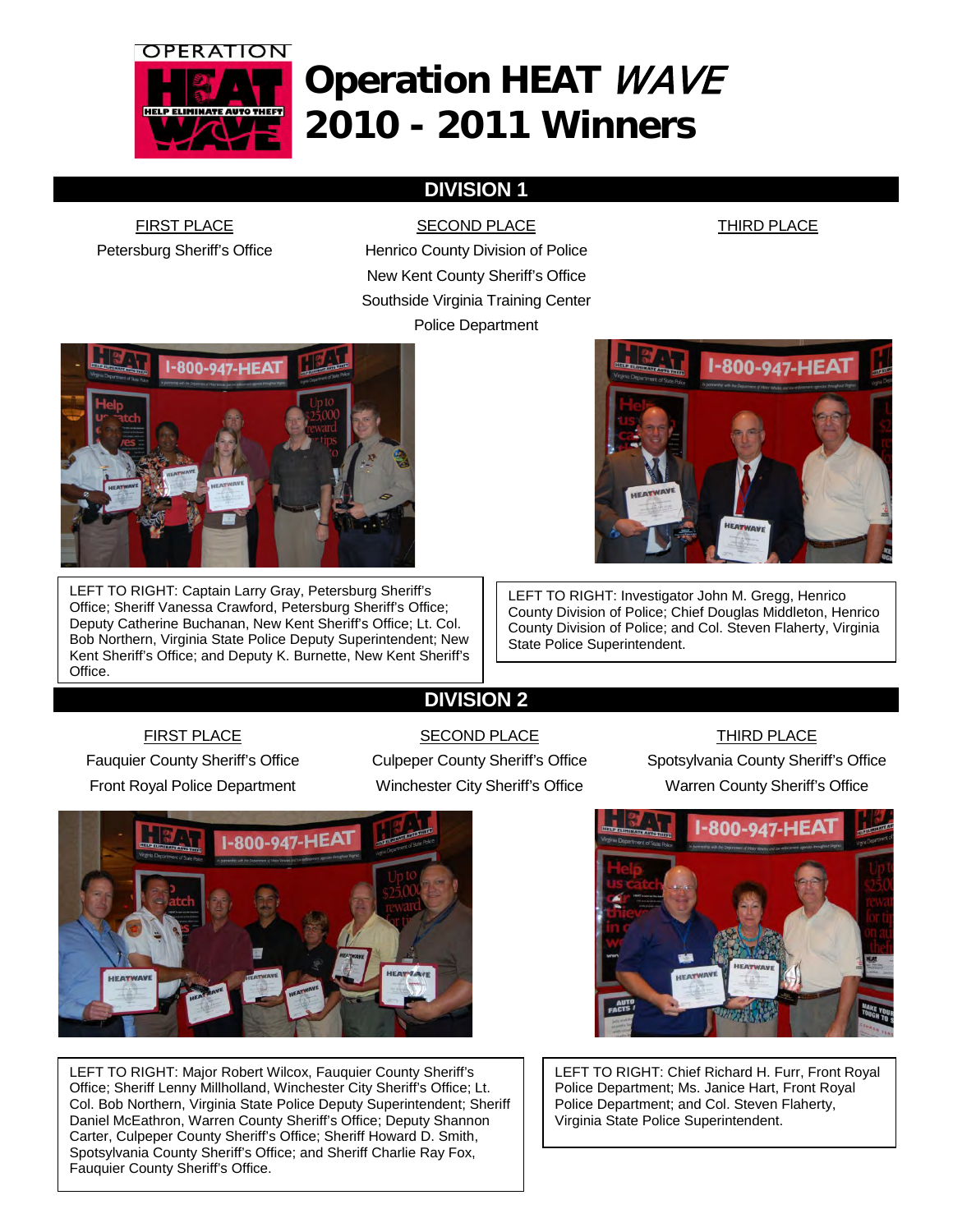### **DIVISION 3**

FIRST PLACE Town of Drakes Branch Police **Department** 



SECOND PLACE South Hill Police Department

LEFT TO RIGHT: Chief Tommy Galbreath, Town of Drakes Branch Police Department; Col. Steven Flaherty, Virginia State Police Superintendent; and Chief Norman J. Hudson, South Hill Police Department.

### **DIVISION 4**

FIRST PLACE Wythe County Sheriff's Office



### SECOND PLACE

Town of Pulaski Police Department

LEFT TO RIGHT: Accepting on behalf of Wythe County Sheriff's Office—Terry Montgomery, Virginia DCJS and former Wythe County reserve officer; and Lt. Col. Bob Northern, Virginia State Police Deputy Superintendent.

### **DIVISION 5**

FIRST PLACE Chesapeake Police **Department** Hampton Sheriff's Office SECOND PLACE Norfolk Police Department Portsmouth Sheriff's Office



LEFT TO RIGHT: Sheriff Raleigh Isaacs, Suffolk City Sheriff's Office; Sergeant Teresa Faesi, Portsmouth Sheriff's Office; Major Dorothy Clemmons, Portsmouth Sheriff's Office; Lt. Alonzo Cherry, Hampton Sheriff's Office; and Lt. Col. Bob Northern, Virginia State Police Deputy Superintendent.

THIRD PLACE Newport News Police **Department** City of Suffolk Sheriff's Office **CERTIFICATE** 

Sewells Point Police Department, Naval Station Norfolk



LEFT TO RIGHT: Detective Priscilla Cuffee, Sewell Point Police Department, Naval Station Norfolk; Detective Nathan McGanty, Chesapeake Police Department; Chief Kelvin Wright, Chesapeake Police Department; Col. Steven Flaherty, Virginia State Police Superintendent; Chief Sharon Chamberlin, Norfolk Police Department; Detective Ryan Crowder, Norfolk Police Department; Chief James D. Fox, Newport News Police Department; and Detective Bill Dame, Newport News Police Department.